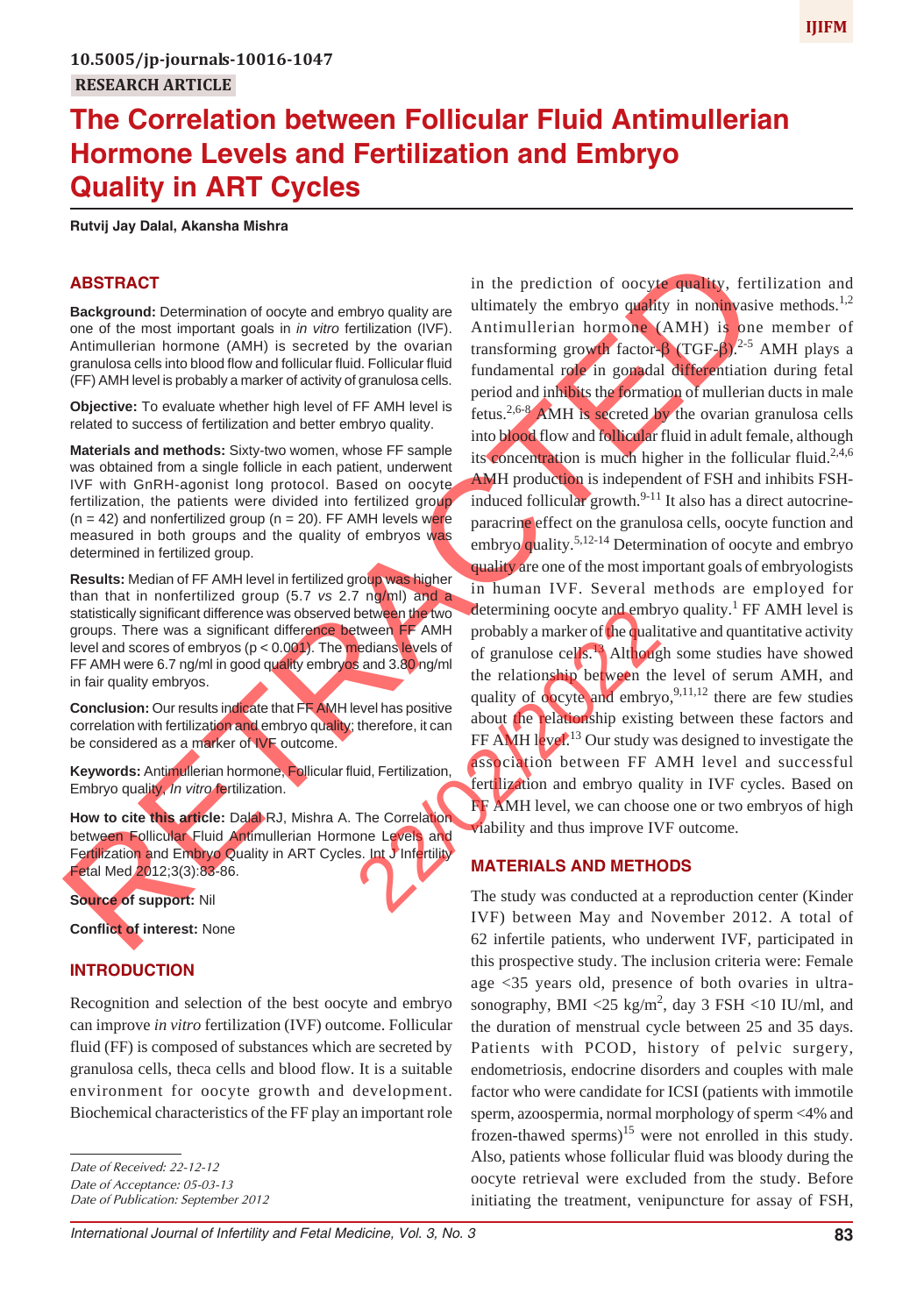estradiol  $(E_2)$ , and transvaginal ultrasound scan were also performed on the third day of the menstrual cycle.

### **ASSAY**

All transvaginal ultrasonographic evaluations were performed by a single investigator, using a conventional two-dimensional ultrasound (HS-400, Honda, Japan) equipped with a 7.5 MHz vaginal transducer. FSH concentrations were measured by competitive immunoassay (IDCS, Korbach, Germany), intraassay and interassay coefficients of variation were 6% and 6.8% respectively.  $E_2$  concentrations were measured using an enzyme-immunoassay kit (DRG, Marburg, Germany), intraassay and interassay coefficients of variation proved to be 6.3% and 6.4% respectively. Measurement of FF AMH levels was performed using AMH/MIS enzyme-linked immunosorbent assay kit (Beckman Coulter Immunotech Com, Fullerton, CA).

### **TREATMENT PROTOCOL**

From Simon University and the S-400, Homel Happy and the stationary of the stationary in the stationary in the stationary in the stationary in the stationary in the stationary in the stationary in the stationary in the st All of the patients were treated with a long protocol for ovarian stimulation. For pituitary suppression, the patients were treated with daily administration of  $0.5 \text{ mg/day}$ buserelin SC (Superfact, Aventis, Frankfurt, Germany) which started in the luteal phase of menstrual cycle. When desensitization was occurred, as evidenced by plasma  $E<sub>2</sub>$ levels of ≤50 pg/ml and the absence of ovarian cyst on transvaginal ultrasound examination, buserelin was reduced to 0.25 mg/day and continued until the day of hCG administration. The controlled ovarian hyperstimulation (COH) was initiated with recombinant FSH (Gonal F, Serono, Aubnne, Switzerland) or HMG (Menogon, Ferring, Pharmaceuticals, Germany) 150 IU/day on the day 2 of menstrual cycle Ovarian response was monitored by serial ultrasound examinations and the evaluation of serum  $E<sub>2</sub>$  levels, then gonadotropin doses adjustment was done as required. Urinary human chorionic gonadotropin (Pregnyl, Organon, Oss, the Netherlands) 10000 IU was administered when at least three follicles reached a mean diameter of 18 mm. The Content of the Branch of the Branch of the Branch of the Branch of the Branch of the Branch of the Branch of the Branch of the Branch of the Branch of the Branch of the Branch of the Branch of the Branch of the Branch

Oocyte retrieval was performed by the transvaginal ultrasound-guided approach, 34 to 36 hours after the hCG injection. Each patient's follicular fluid sample was collected from one follicle with a diameter greater than 17 mm. Only the first follicle of ovary was selected and the needle was washed before the puncture of the remaining follicles. Follicular fluid of the first selected follicle was separated from the cumulus-oocyte complex and then was centrifuged.

Each of the centrifuged follicular fluid was freezed at 80°C until the samples were all completed. Then, the AMH level of every respective FF was measured and conventional IVF was performed specifically on the oocyte obtained from the follicular fluid in a separate culture dish. The fertilization of each oocyte was assessed using a microscope 18 to 20 hours following IVF and the fertilization was confirmed through pronuclei detection. Also the quality of embryo was determined in fertilized oocyte 48 hours after IVF and was scored based on the shape, number and fragmentation of blastomers.<sup>16</sup> Score ≤18 was decided to indicate good quality, 15-17 fair quality and <15 poor quality in our center. Based upon fertilization of oocytes, the patients were divided into two groups. Patients with fertilized oocytes were defined as group I and nonfertilized oocytes as group II. FF AMH level and quality of embryos were compared in both groups.

## **STATISTICAL ANALYSIS**

The parameters relevant to demographic and COH characteristics were presented based on mean  $\pm$  SD, median and range. The statistical package for social sciences (SPSS, version 15.0 for windows, SPPS Inc, Chicago, IL) was utilized for data analysis. Normality was assessed using Kolmogorov-Smirnov test.

T-test, Mann-Whitney and Chi-square test were used for analysis as needed. To determine the relationship between the score of embryos and the concentration of FF AMH, Kruskal-Wallis test was employed, p-value of less than 0.05 was considered to be statistically significant.

# **RESULTS**

Sixty-two infertile patients underwent IVF and 62 oocytes retrieved, of which 42 oocytes were fertilized (group I) and 20 oocytes were not fertilized (group II). There was no significant difference between fertilized and nonfertilized groups regarding age, infertility duration, BMI, basal FSH, basal E2, duration of stimulation, doses of the administrated gonadotropin, and the E2 level on the day of hCG administration (Table 1). Infertility etiology distribution was similar in both groups (Table 2). Medians of FF AMH level were 5.7 ng/ml  $(IQ = 3)$  in fertilized group and 2.7 ng/ml  $(IQ = 1.7)$  in nonfertilized group. The level of AMH in group I was significantly higher than that in group II  $(p < 0.001)$ . There was a significant difference between FF AMH level and embryo scores ( $p < 0.001$ ). The medians of FF AMH level were 6.7 ng/ml  $(IQ = 5.05)$  in good quality embryos and 3.80 ng/ml ( $IQ = 3.32$ ) in fair quality embryos. No poor quality embryos were detected in this study.

### **DISCUSSION**

In the present study, the correlation between FF AMH level and fertilization, and embryo quality was investigated.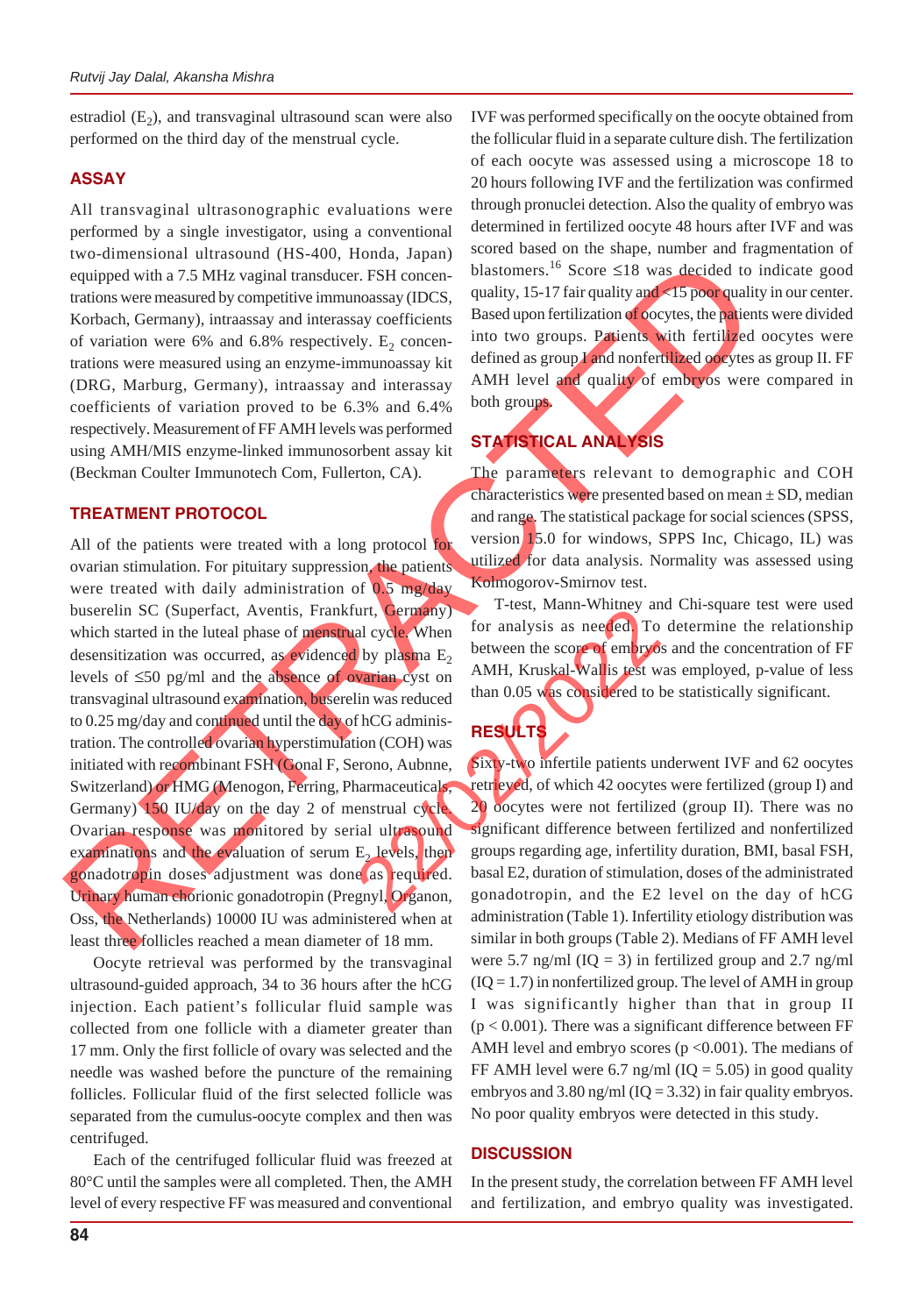*The Correlation between Follicular Fluid Antimullerian Hormone Levels and Fertilization and Embryo Quality in ART Cycles*

| Table 1: Comparison of the patient's characteristics in fertilized and nonfertilized groups |                         |         |  |
|---------------------------------------------------------------------------------------------|-------------------------|---------|--|
| *Group $I(n = 42)$                                                                          | **Group II ( $n = 20$ ) | p-value |  |
| $29.60 \pm 4.30$                                                                            | $28.70 \pm 4.2$         | 0.481   |  |
| $22.20 \pm 2$                                                                               | $21.30 \pm 1.0$         | 0.085   |  |
| $5.80 \pm 2.10$                                                                             | $5.90 \pm 2.20$         | 0.988   |  |
| $39.60 \pm 17.50$                                                                           | $39.90 \pm 22$          | 0.967   |  |
| $7.90 \pm 4.40$                                                                             | $7.20 \pm 3.90$         | 0.548   |  |
| $11.20 \pm 1.88$                                                                            | $11.50 \pm 2.67$        | 0.678   |  |
| $24.18 \pm 6.80$                                                                            | $27.26 \pm 7.80$        | 0.123   |  |
| 1712                                                                                        | 1082                    | 0.058   |  |
|                                                                                             |                         |         |  |

\*Fertilized group; \*\*Nonfertilized group

| Table 2: Etiology of infertility in fertilized and nonfertilized groups |                    |                     |  |
|-------------------------------------------------------------------------|--------------------|---------------------|--|
| Etiology                                                                | *Group $1(n = 42)$ | **Group II $(n=20)$ |  |
| Male factor                                                             | 44.2%              | 52.6%               |  |
| <b>Tubal factor</b>                                                     | 27.9%              | 21.1%               |  |
| Unexplained                                                             | 20.9%              | 26.3%               |  |
| <b>Mixed</b>                                                            | 7%                 | $0\%$               |  |

p = 0.586; \*fertilized group; \*\*Nonfertilized group

According to the findings of this study, FF AMH level in fertilized group was higher than that in nonfertilized group and there was a significant difference between the two groups in this regard. Also, the FF AMH level was significantly higher in good quality embryos.

Similarly, Takahashi et al investigated FF AMH level in patients who had undergone IVF. Their study indicated that the concentration of FF AMH in fertilized group was higher than that in nonfertilized group. They concluded that FF AMH level proves to be an important indicator of fertilization.<sup>17</sup> Mashiach et al reported a positive relationship between FF AMH level and embryo quality in women who had undergone IVF. FF AMH level<br>
and predictive marker in assisted<br>
ized group was<br>
Hum Reprod Update 2010;1<br>
concluded that<br>
4. Gruijters MI VJ, Durlinger<br>
in women who<br>
in women who<br>
be in ovariationship<br>
in women who<br>
be in court of<br>
2321

Does of portulation (in AMP)<br>
Equivalent properties and non-termined group<br>
Trade 2: Ensidog volt inferiment and proper control termine and non-termined group<br>
The Cause of the computer of the computer of the computer of Mashiach's study was performed on PCOD women while our study was done on women with normal menstrual cycles.18 Jancar et al also showed that FF AMH level in modified natural cycles were higher than those in COH cycles. In contrast with our results, they found no significant difference between AMH level and embryo quality in modified natural cycles.<sup>19</sup> One reason for the differences in correlation between FF AMH level and embryo quality in different studies is probably the variety of embryo scorings in IVF centers. In two studies, FF AMH level was significantly higher in women who were conceived with IVF. $^{20,21}$  Fanchin's investigation failed to find any significant difference between FF AMH level and embryo scores. However, they showed that higher FF AMH level was associated with higher implantation rate.<sup>20</sup> Cupisti and Lee's studies found no correlation between the number of follicles and retrieved oocytes with FF AMH level.<sup>22,23</sup> We were not able to prove the existence of any such relationship because we had selected only one follicle in each patient.

### **CONCLUSION**

Our results indicate that there exists a positive correlation between FF AMH level and fertilization, and embryo quality. Therefore, we can make use of FF AMH level as an indicator in IVF outcome.

### **REFERENCES**

- 1. Revelli A, Delle Piane L, Casano S, Molinari E, Massobrio M, Rinaudo P. Follicular fluid content and oocyte quality: From single biochemical markers to metabolomics. Reprod Biol Endocrinol 2009;7:40.
- Knight P, Glister C. TGF-{beta} superfamily members and ovarian follicle development. Reproduction 2006;132:191-206.
- 3. La Marca A, Sighinolfi G, Radi D, Argento C, Baraldi E, Artenisio AC, et al. Antimullerian hormone (AMH) as a predictive marker in assisted reproductive technology (ART). Hum Reprod Update 2010;16:113-30.
- Gruijters MJ VJ, Durlinger AL, Themmen AP. Antimüllerian hormone and its role in ovarian function. Mol Cell Endocrinol 2003;211:85-90.
- 5. Das M, Gillott DJ, Saridogan E, Djahanbakhch O. Antimullerian hormone is increased in follicular fluid from unstimulated ovaries in women with polycystic ovary syndrome. Hum Reprod 2008; 23:2122-26.
- 6. La Marca A, Broekmans FJ, Volpe A, Fauser BC, Macklon NS. Antimullerian hormone (AMH): What do we still need to know? Hum Reprod 2009;24:2264-75.
- 7. Weenen C, Laven JS, Von Bergh AR, Cranfield M, Groome NP, Visser JA, et al. Antimullerian hormone expression pattern in the human ovary: Potential implications for initial and cyclic follicle recruitment. Mol Hum Reprod 2004;10:77-83.
- 8. Vigier B, Picard JY, Tran D, Legeai L, Josso N. Production of antimullerian hormone: Another homology between Sertoli and granulosa cells. Endocrinology 1984;114:1315-20.
- 9. Eldar-Geva T, Ben-Chetrit A, Spitz IM, Rabinowitz R, Markowitz E, Mimoni T, et al. Dynamic assays of inhibin B, antimullerian hormone and estradiol following FSH stimulation and ovarian ultrasonography as predictors of IVF outcome. Hum Reprod 2005;20:3178-83.
- 10. Fanchin R, Taieb J, Lozano DH, Ducot B, Frydman R, Bouyer J. High reproducibility of serum antimullerian hormone measurements suggests a multi-staged follicular secretion and strengthens its role in the assessment of ovarian follicular status. Hum Reprod 2005;20:923-27.
- 11. Ebner T, Sommergruber M, Moser M, Shebl O, Schreier-Lechner E, Tews G. Basal level of antimullerian hormone is associated with oocyte quality in stimulated cycles. Hum Reprod 2006;21:2022-26.